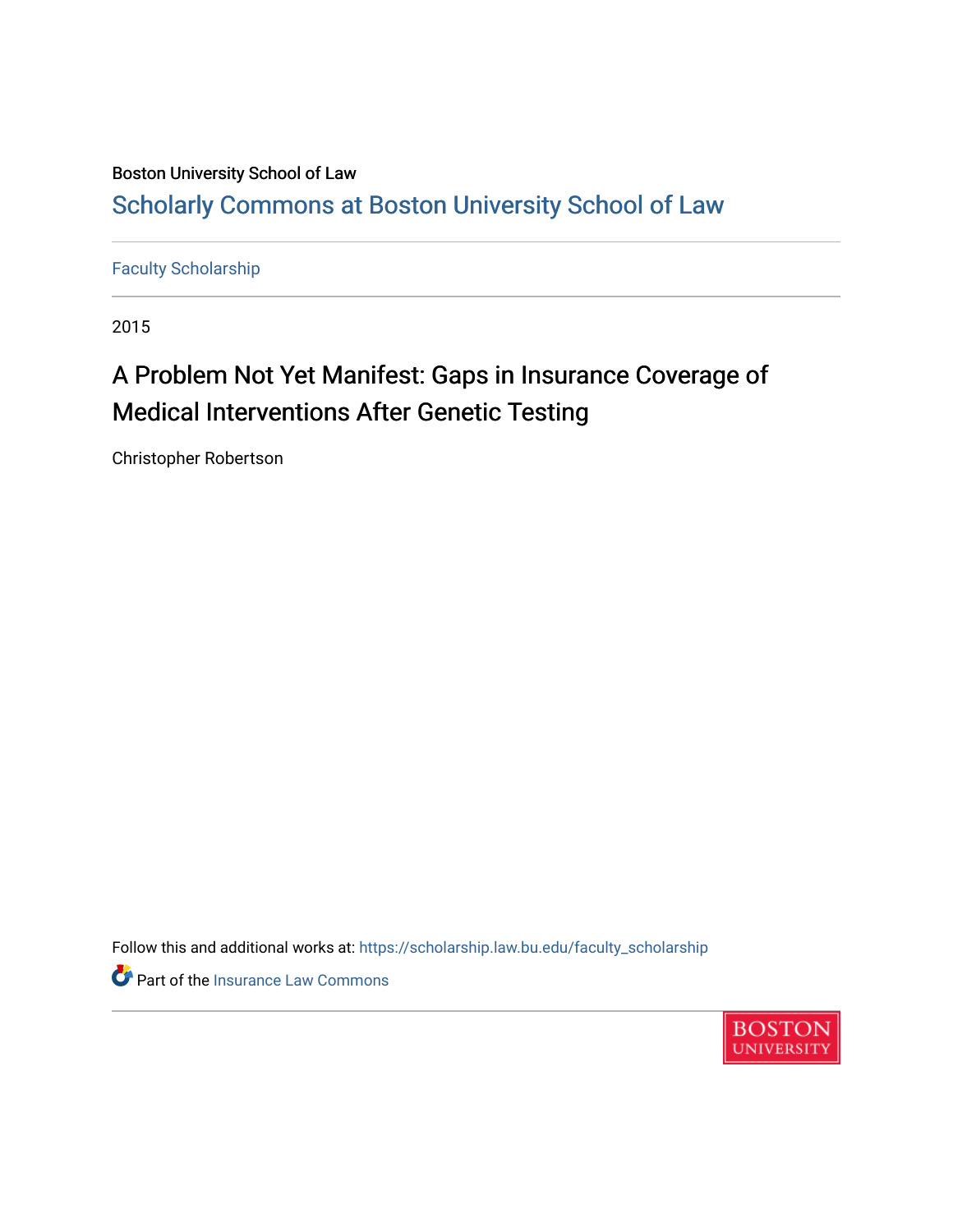

# A problem not yet manifest: gaps in insurance coverage of medical interventions after genetic testing

Sarah Malanga<sup>1,†</sup>, Ryan Sprissler<sup>2,‡</sup>, Christopher Robertson<sup>3,\*\*\*</sup> and Keith Joiner<sup>4,††</sup>

1. University of Arizona

2. University of Arizona Genetics Core, Center for Applied Genetics and Genomic Medicine, University of Arizona 3. James E. Rogers College of Law, University of Arizona 4. Cell Biology, and Health Promotion Services, and Co-Director, Center for Management Innovations in Health Care, Eller College of Management, University of Arizona ∗Corresponding author. E-mail: chris.robertson@law.arizona.edu

#### **INTRODUCTION**

In the past decade, the field of genomics has rapidly changed and expanded.<sup>1</sup> With these advancements also come new applications of genomics and genetics to clinical medicine. The information gathered from genetic testing and genome sequencing can reveal a great deal about not only an individual's current health, but his/her future health as well. $<sup>2</sup>$  This rapid expansion of scientific and medical capacity is accompanied</sup> by rapid changes for law and policy making thoughtful regulation essential.

Sarah Malanga, JD is Regulatory Science Fellow, University of Arizona.

<sup>‡</sup> Ryan Sprissler, PhD is Staff Scientist and Manager, University of Arizona Genetics Core, Center for Applied Genetics and Genomic Medicine University of Arizona.

<sup>∗∗</sup> Christopher Robertson, JD, PhD is Associate Dean for Research and Innovation and Professor at James E. Rogers College of Law, University of Arizona.

<sup>††</sup> Keith Joiner, MD, MPH is Professor of Medicine, Cell Biology, and Health Promotion Services, and Co-Director, Center for Management Innovations in Health Care, Eller College of Management, University of Arizona.

<sup>1</sup> See generally*,* Asude Alpman Durmaz et al., *Evolution of Genetic Techniques: Past, Present, and Beyond*, 2105 BIOMED. RES. INT'L. 1 (2015).

<sup>2</sup> *Genetic Testing*, GENETIC HOME REFERENCE, Sept. 7, 2015, http://ghr.nlm.nih.gov/handbook/testing?show= all#interpretingresults (accessed Sept. 13, 2015).

<sup>C</sup> The Author 2015. Published by Oxford University Press on behalf of Duke University School of Law, Harvard Law School, Oxford University Press, and Stanford Law School. This is an Open Access article distributed under the terms of the Creative Commons Attribution-NonCommercial-NoDerivs licence (http://creativecommons.org/licenses/by-nc-nd/4.0/), which permits non-commercial reproduction and distribution of the work, in any medium, provided the original work is not altered or transformed in any way, and that the work is properly cited. For commercial re-use, please contact journals.permissions@oup.com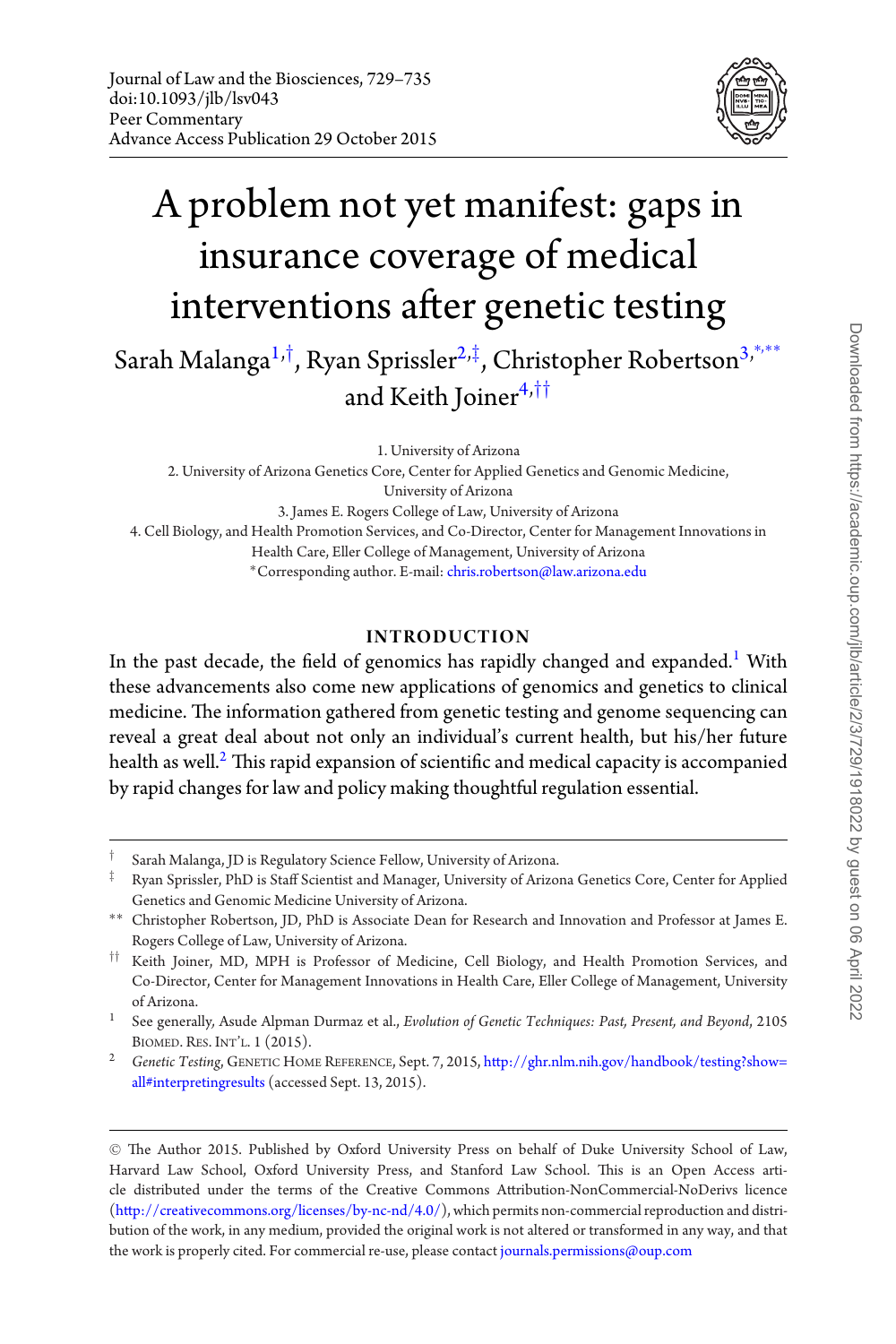The human genome includes many variations, most of which have no known significance. However, some variants can be the cause of important medical conditions, and for a subset of these, there are useful healthcare interventions, which can be deployed if the genetic variation is recognized. Sometimes, these genetic variations are the specific target of a genetic test. Sometimes, the variations are found incidentally, in a genetic test performed for other purposes, such as pharmacogenomics or preconception screening.<sup>3</sup> In 2013, the American College of Genetic Medicine (ACMG) released recommendations specifying which of these incidental findings should be given to clinicians.<sup>4</sup> The ACMG limited its recommendation to 56 genetic variations, which can result in approximately 24 genetic conditions. Most of these genetic conditions are very rare, with many of the available treatments limited to continued monitoring and increased surveillance for changes in symptomology and/or disease progression.<sup>5</sup>

Anya E.R. Prince discusses these issues in her article, 'Prevention for those who can pay: insurance reimbursement of genetic-based preventive interventions in the liminal state between health and disease.<sup>'6</sup> Prince worries that while many health insurance companies offer coverage for genetic testing, fewer offer coverage for prophylactic measures and treatments for the conditions said testing might reveal.

Lack of such coverage would undermine the policy goals that motivated insurance coverage mandates in the first place, and may perpetuate health disparities. We advance Prince's analysis of this issue by exploring actual coverage in the private health insurance market, which covers  $64$  per cent of Americans.<sup>7</sup> In particular, we analyse the coverage of two genetic conditions—BRCA and catecholaminergic polymorphic ventricular tachycardia (CPVT)—by reviewing policy documents of commercial health insurance companies, including Cigna, Aetna, Blue Cross Blue Shield, and United Health One. We find that, while genetic testing and consequent treatment is not universally covered, many companies do offer a broad scope of coverage in this area. Prince argues that the Affordable Care Act (ACA) and ACMG tout preventative measures without considering the impact the information can have on individuals who are unable to afford the preventative next steps.

#### **IMPACT OF THE ACA**

The ACA sought to increase the number of individuals in the U.S.A. with adequate health insurance by creating employer and individual mandates, creating new mechanisms for affordable coverage (health care exchanges), and expanding eligibility for insurance under existing mechanisms (primarily Medicaid). In addition to covering

<sup>3</sup> Robert C. Green et al., *ACMG Recommendations for Reporting Incidental Findings in Clinical Exome and Genome Sequencing*, 15 GENET. MED. 4 (2013).

<sup>4</sup> *Id*. at 570.

<sup>5</sup> *Id*. at 577.

<sup>6</sup> Anya E.R. Prince, *Prevention for Those Who Can Pay: Insurance Reimbursement of Genetic-based Preventive Interventions in the Liminal State between Health and Disease*, 2 J. L. BIOSCI. 365–395 (2015).

<sup>7</sup> Jessica C. Smith & Carla Medalia, *Health Insurance Coverage in the United States: 2013*, U.S. DEP'T. COM., Sept. 2014, https://www.census.gov/content/dam/Census/library/publications/2014/demo/p60–250.pdf (accessed Sept. 14, 2015).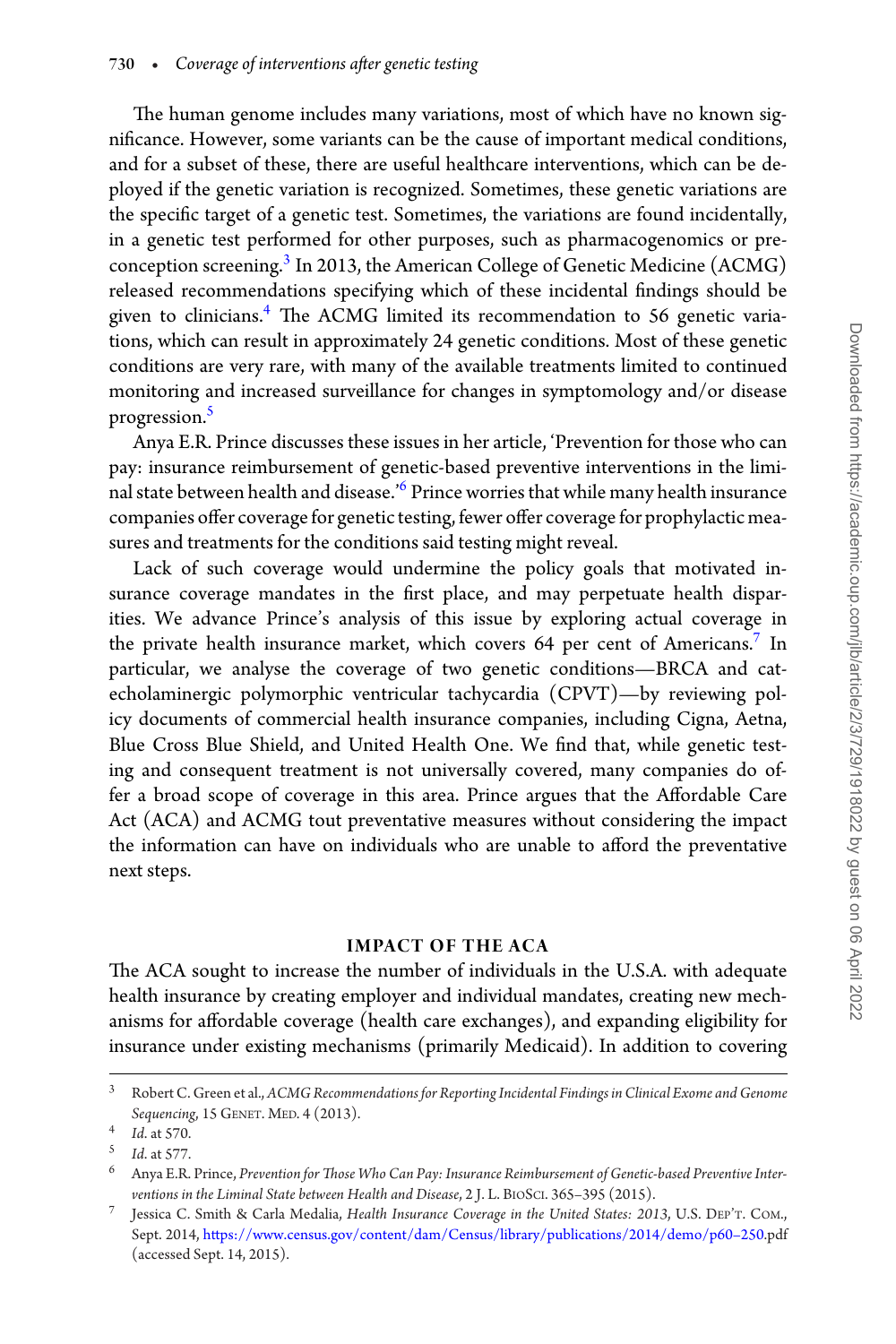more people, the ACA tried to improve the quality of coverage, imposing caps on cost sharing and mandatory benefit packages. Preventative services are a cornerstone of the ACA, including immunizations, HIV screening, and well-woman visits.<sup>8</sup>

Section 2713 of the ACA requires non-grandfathered group plans as well as insurance offered in the individual or group market to provide coverage for evidence-based services that received a rating of A or B from the United States Preventative Task Force (USPSTF). $9$  The ACA instructs that when a recommendation applies to a high-risk population, the recommended service must be covered for individuals within that population if deemed appropriate by a clinician.<sup>10</sup> Section 2713 also states that additional coverage for services beyond those provided by the USPSTF is not prohibited.<sup>11</sup> These provisions apply to those genetic tests and subsequent treatments that the USPSTF deems both beneficial and substantially backed by available evidence.<sup>12</sup> Thus, under the ACA, coverage for certain genetic tests and treatments has increased, although not all of the genetic conditions identified by the ACMG have received the requisite rating of an A or B by the USPSTF to mandate coverage.

#### **INSURANCE COVERAGE**

There are multiple ways in which a genetic test or subsequent treatment may not be subject to a legal coverage mandate. The plan may be grandfathered, and thus not subject to ACA coverage mandate. Or, the tests may not be recommended by the USPSTF. On the other hand, there are market forces, which shape private health insurance coverage, as well as more general legal principles, such as the contractual requirement for an insurer to cover medically necessary healthcare. Accordingly, we sought to understand whether the coverage gaps hypothesized by Prince actually exist in the real world of health insurance. To test this question, we selected two genetic conditions, which are medically actionable: BRCA and CPVT.<sup>13</sup> The UPSTF has recommended BRCA testing for women with family histories, but it has not made a genetic screening recommendation with regard to CPVT.<sup>14</sup>

<sup>8</sup> *Preventive Services Covered under the Affordable Care Act*, HHS. gov, U.S. DEP'T HEALTH HUM. SERV, Sept. 27, 2012 [hereinafter *Preventive Services*], http://www.hhs.gov/healthcare/facts/factsheets/2010/07/ preventive-services-list.html (accessed Sept. 13, 2015).

<sup>9</sup> *Affordable Care Act Implementation FAQs – Set 12*, CMS. gov, CTR. FOR MEDICARE AND MEDICAID SERV., https://www.cms.gov/CCIIO/Resources/Fact-Sheets-and-FAQs/aca implementation faqs12.html (accessed Sept. 13, 2015).

<sup>10&</sup>lt;br>10<br>11 Coverage of Preventive Health Services, 29 C.F.R. § 2590.715 (2011).

 $^{12}\;$  See generally U.S. Preventive Services Task Force, Sept. 2014, http://www.uspreventiveservicestaskforce.org/ (accessed Sept. 13, 2015).

<sup>13</sup> See Green, *supra* note 4, at 570 (listing both of these conditions).

<sup>14</sup> *See* BRCA-Related Cancer: Risk Assessment, Genetic Counseling, and Genetic Testing, U.S. Preventative Services Task Force, Dec. 2013, http://www.uspreventiveservicestaskforce.org/Page/Document/Update-SummaryFinal/brca-related-cancer-risk-assessment-genetic-counseling-and-genetic-testing (stating the recommendation); The Center for Consumer Information & Insurance Oversight, Centers for Medicare and Medicaid Services: Affordable Care Act Implementation FAQs - Set 12, CMS.GOV, *available at* https://www.cms.gov/CCIIO/Resources/Fact-Sheets-and-FAQs/aca implementation faqs12.html (interpreting the UPSTF recommendation to apply to the testing itself).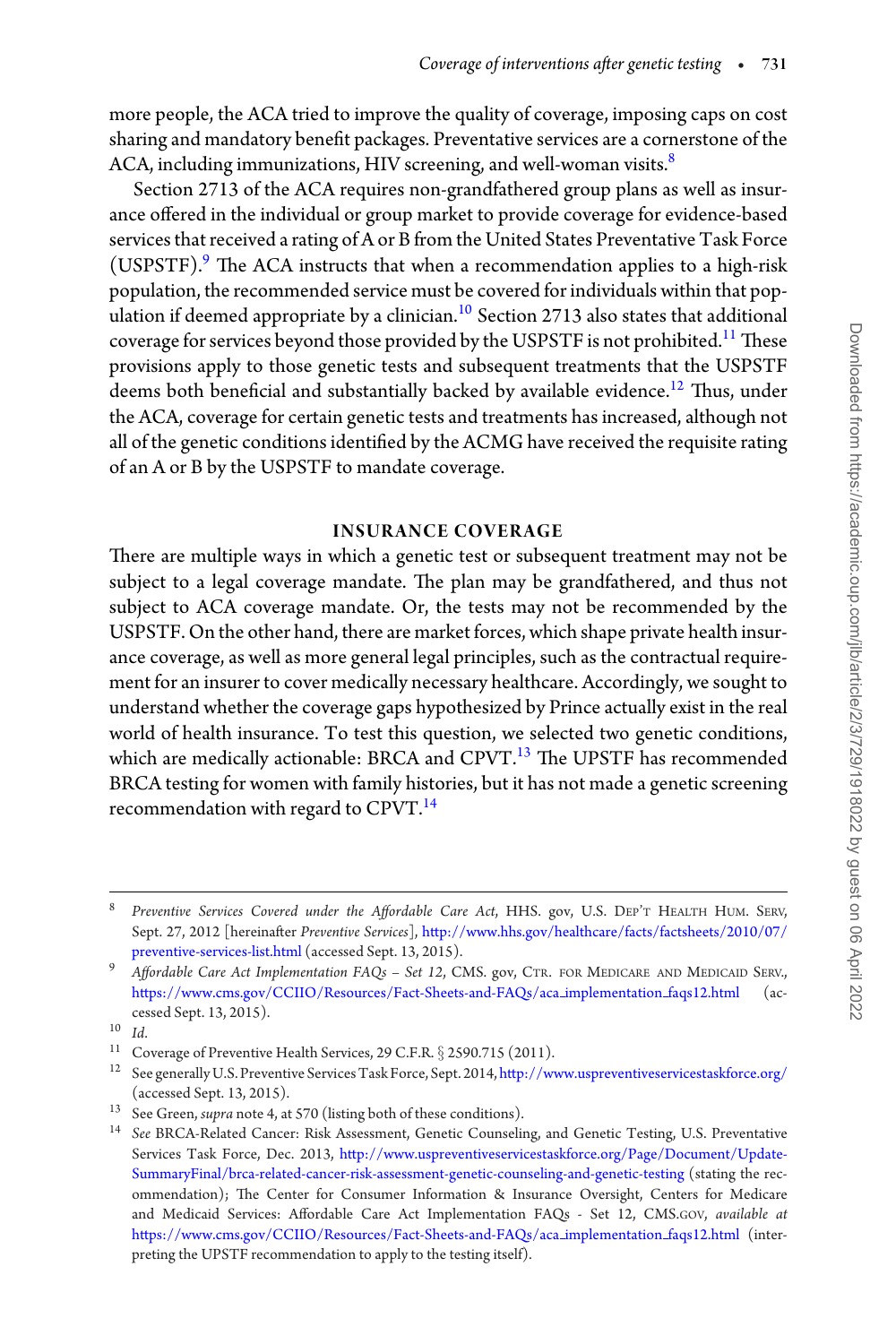#### **BRCA**

Made famous in recent years by the actress Angelina Jolie, BRCA1 and BRCA2 are protein-producing genes that repair damaged DNA and help ensure the stability of a cell's genetic material, which, in turn, suppresses tumour growth.<sup>15</sup> Variations in these genes undermine the normal and necessary process of DNA repair, and hence, can cause genetic alterations to cells and lead to cancer.<sup>16</sup> Some of these variants to the genes can be inherited and can increase the risk of both breast and ovarian cancers in women.<sup>17</sup> According to the National Cancer Institute, BRCA variants are responsible for approximately 20–25 per cent of hereditary breast cancers, 5–10 per cent of all breast cancers, and about 15 per cent of ovarian cancers.<sup>18</sup> Additionally, lifetime risk for developing breast cancer is as high as 90 per cent if a woman inherits a harmful BRCA1 or BRCA2 variation.<sup>19</sup>

Prince writes that although variations to the BRCA1 and BRCA2 genes are one of the more widely studied genetic conditions, insurance companies provide varying levels of coverage for both genetic testing and recommended interventions.<sup>20</sup> These interventions include breast cancer screening beginning at an earlier age since cancers linked to BRCA mutations often develop in women in their 20s and 30s as well as prophylactic mastectomy and/or oophorectomy.<sup>21</sup> Prince goes on to state that, 'Insurance coverage for genetic services following BRCA testing, such as genetic counseling, screening, and prophylactic surgery, is even less of an assurance than insurance coverage for the genetic test itself.'<sup>22</sup>

To explore this potential problem, we examined the actual medical coverage policies of major private insurance companies. Cigna, for instance, offers BRCA1 and BRCA 2 genetic testing for individuals with a known familial mutation, personal history of breast or other cancers, or a family history of breast, ovarian, or pancreatic cancer.<sup>23</sup> Cigna does 'not', however, cover BRCA1 or BRCA2 genetic testing in the general population, in individualswith no personal history of breast or ovarian cancer, and individuals under the age of 18.<sup>24</sup> Similarly, United Healthcare's policy states that BRCA1 and BRCA2 testing is medically necessary (ie, covered under standard contractual coverage provisions) for customers including, but not limited to women with a personal history of breast cancer who were diagnosed at 45 or younger with or without a family history of cancer; women with a personal history of breast cancer diagnosed at 50 or younger with one close blood relative with breast cancer or unknown family history; women without

- <sup>20</sup> Prince, *supra* note 8, at 12.
- <sup>21</sup> *Cancer Risk*, *supra* note 16.
- <sup>22</sup> Prince, *supra* note 8, at 13.

<sup>15</sup> *BRCA1 and BRCA 2: Cancer Risk and Genetic Testing,* NAT'L CANCER INST., Apr. 1, 2015 [hereinafter *Cancer Risk*] http://www.cancer.gov/about-cancer/causes-prevention/genetics/brca-fact-sheet#q1 (accessed Sept. 13, 2015).

 $\frac{16}{17}$  *Id.* 

 $\begin{array}{cc} 17 & Id. \\ 18 & 11 \end{array}$ 

 $\frac{18}{19}$  *Id.* 

 $\frac{19}{20}$  *Id.* 

<sup>&</sup>lt;sup>23</sup> Genetic Testing for Susceptibility to Breast and Ovarian Cancer (e.g. BRCA 1 & BRCA 2), CIGNA MEDICAL COVERAGE POLICY 1–5, Aug. 15, 2015 [hereinafter *Susceptibility to Breast and Ovarian Cancer*], https://cignaforhcp.cigna.com/public/content/pdf/coveragePolicies/medical/mm 0001 coverageposition -criteria\_genetic\_testing\_for\_breast\_and\_ovarian\_cancer.pdf (accessed Sept. 13, 2015).

<sup>24</sup> *Id*. at 7.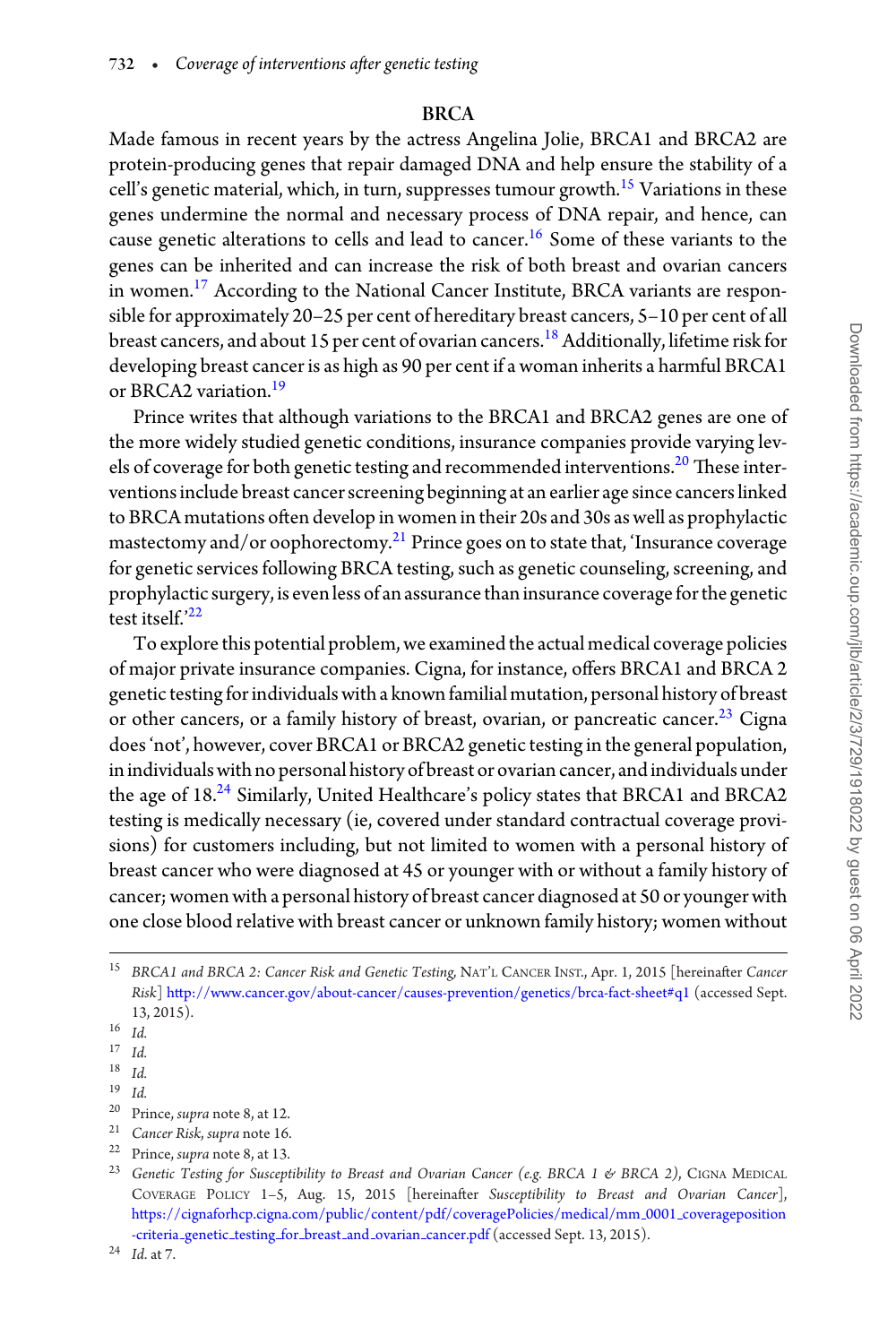a personal history of breast or ovarian cancer with a known BRCA1 or BRCA2 mutation in the family; and, women with a personal history of ovarian cancer.<sup>25</sup> Remarkably, the coverage provided by these insurers is in some ways broader than that recommended by USPSTF.<sup>26</sup>

Prince argues that, 'Insurance coverage for genetic services following BRCA testing, such as genetic counseling, screening, and prophylactic surgery, is even less of an assurance than insurance coverage for the genetic test itself.<sup> $27$ </sup> Our review of policy documents found that, not only do many of these companies offer coverage for screening, they also cover prophylactic mastectomies and oophorectomies for their clients. Aetna's policy, for example, states that it considers prophylactic mastectomy medically necessary to reduce breast cancer in high-risk women including those with BRCA1 or BRCA2 mutations that have been confirmed by molecular susceptibility testing.<sup>28</sup> The same policy covers prophylactic bilateral oophorectomy or salpingo-oophorectomy for women with BRCA1 or BRCA2 mutations.<sup>29</sup> Other major insurance companies also cover prophylactic mastectomies and/or oophorectomies when it is considered medically necessary for customers who have a high risk of breast cancer.<sup>30</sup> In nearly all of the policies looked at, definitions of high risk included a BRCA1 or BRCA2 mutation.<sup>31</sup>

These findings should not be surprising. Such policies represent sound financial decisions for insurance companies, since 'the strategy of prophylactic mastectomy

<sup>&</sup>lt;sup>25</sup> Genetic Testing for Hereditary Breast and/or Ovarian Cancer Syndrome (HBOC), UNITED HEALTHCARE MEDICAL POL'Y 3, Dec. 1, 2014, https://www.unitedhealthcareonline.com/ccmcontent/ProviderII/UHC/en-US/ Assets/ProviderStaticFiles/ProviderStaticFilesPdf/Tools%20and%20Resources/Policies%20and%20Protocols/Medical%20Policies/C&S/genetic testing for hereditary breast ovarian cancer syndrome hboc CS.pdf (accessed Sept. 13, 2015).

<sup>26</sup> See *Id*., *supra* note 15, at 1 ('The USPSTF recommends that primary care providers screen women who have family members with breast, ovarian, tubal, or peritoneal cancer with 1 of several screening tools designed to identify a family history that may be associated with an increased risk for potentially harmful mutations in breast cancer susceptibility genes (BRCA1 or BRCA2). Women with positive screening results should receive genetic counseling and, if indicated after counseling, BRCA testing.The USPSTF recommends against routine genetic counseling or BRCA testing for women whose family history is not associated with an increased risk for potentially harmful mutations in the BRCA1 or BRCA2 genes.').

<sup>27</sup> Prince, *supra* note 8, at 13.

<sup>28</sup> *BRCA Testing, Prophylactic Mastectomy, and Prophylactic Oophorectomy*, AETNA, July 21 [hereinafter *BRCA Testing*], 2015, http://www.aetna.com/cpb/medical/data/200 299/0227.html (accessed Sept. 13, 2015).

 $\frac{29}{30}$  *Id.* 

<sup>30</sup> *Prophylactic Oophorectomy or Salpingo-oophorectomy With or Without Hysterectomy*, CIGNA MEDICAL COVERAGE POLICY, Feb. 15, 2015, https://cignaforhcp.cigna.com/public/content/pdf/coveragePolicies/ medical/mm 0026 coveragepositioncriteria prophylactic oopherectomy.pdf (accessed Sept. 13, 2015); *Prophylactic Mastectomy and Breast Reconstruction after Mastectomy*, BLUE CROSS BLUE SHIELD OF MASS., Sept. 1, 2015, http://www.bluecrossma.com/common/en US/medical policies/459%20Prophylactic% 20Mastectomy%20and%20Breast%20Reconstruction%20after%20Mastectomy%20prn.pdf (accessed Sept. 13, 2015) (Note: Because Blue Cross Blue Shield coverage varies state to state not all plans offer coverage for prophylactic mastectomies).

<sup>31</sup> *Prophylactic Oophorectomy or Salpingo-oophorectomy With or Without Hysterectomy*, CIGNA MEDICAL COVERAGE POLICY, Feb. 15, 2015, https://cignaforhcp.cigna.com/public/content/pdf/coveragePolicies/ medical/mm 0026 coveragepositioncriteria prophylactic oopherectomy.pdf (accessed Sept. 13, 2015); *Prophylactic Mastectomy and Breast Reconstruction after Mastectomy*, BLUE CROSS BLUE SHIELD OF MASS., Sept. 1, 2015, http://www.bluecrossma.com/common/en US/medical policies/459%20Prophylactic%20 Mastectomy%20and%20Breast%20Reconstruction%20after%20Mastectomy%20prn.pdf (accessed Sept. 13, 2015) (Note: Because Blue Cross Blue Shield coverage varies state to state not all plans offer coverage for prophylactic mastectomies).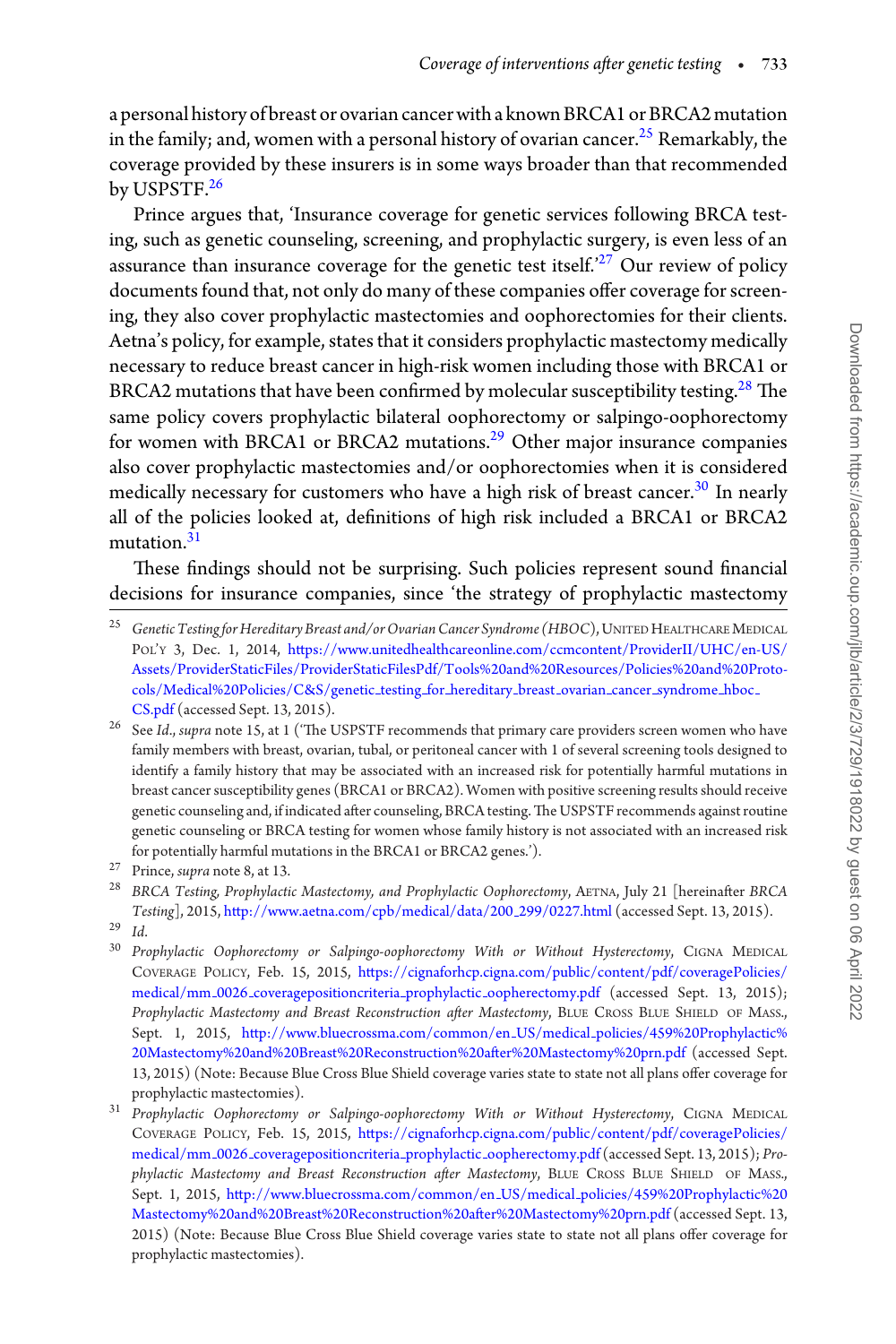and oophorectomy ha<sup>[s]</sup> the lowest overall cost' for insurers—this is the least expensive method for managing the insured's risk.<sup>32</sup> This dynamic is unlike the economics behind much preventative care, which—contrary to much political rhetoric is not cost effective, from a financial point of view, given the inability to target only that subset of individuals at the highest risk of developing a disease long into the future<sup>33</sup>

#### **CPVT**

CPVT causes arrhythmia, or abnormal heart rhythm, which can cause an overly fast and irregular heartbeat.<sup>34</sup> This abnormal heartbeat can lead to light-headedness, dizziness, fainting, and even death. $35$  According to estimates, the condition affects approximately 1 in 10,000 people and can result when variants in one of two genes—RYR2 and  $CASQ2$ —occur.<sup>36</sup> The variants, which cause disruption to the handling of calcium within the heart muscle cells (myocytes), are responsible for approximately 50 per cent and  $1-2$  per cent of all cases, respectively.<sup>37</sup>

Aetna offers coverage of genetic testing for CPTV in children and young adults who have a first degree relative with a diagnosis of CPTV as well as for individuals who have structurally sound hearts but exhibit exercise and/or emotion induced PVT or ventricular fibrillation.<sup>38</sup> United Healthcare's most recently released guidelines also state that genetic tests for CPTV are medically necessary when certain criteria are met $39$ 

Following a positive genetic test, insurers do cover relevant interventions. For example, Cigna provides coverage for transvenous implantable cardioverter defibrillator (ICD) for genetic conditions including CPTV when medically necessary.<sup>40</sup> ICDs are devices that are surgically implanted in order to continuously monitor the heart rate of the user and deliver a shock whenever an arrhythmia is detected in order to stop the arrhythmia.<sup>41</sup> The devices, which reduce the risk of cardiac arrest, are useful in individuals who experience frequent arrhythmic events and are a beneficial therapy for people

<sup>32</sup> See generally*,* Victor R. Grann et al., *Comparative Effectiveness of Screening and Prevention Strategies Among BRCA1/2-affected Mutation Carriers*, 125 BREAST CANCER RES. TREAT. 844 (2011).

<sup>33</sup> See generally, Joshua T. Cohen et al., *Does Preventive Care Save Money? Health Economics and the Presidential Candidates*, 358 NEW ENG. J. MED. 661 (2008).

<sup>34</sup> *Catecholaminergic Polymorphic Ventricular Tachycardia,*Genetics Home Reference, Dec. 2009, http://ghr.nlm. nih.gov/condition/catecholaminergic-polymorphic-ventricular-tachycardia (accessed Sept. 13, 2015).

<sup>35</sup> *Id*.

 $\frac{36}{37}$  *Id.* 

<sup>37</sup> *Id*.

<sup>38</sup> *Genetic Testing*, AETNA, May 6, 2015, http://www.aetna.com/cpb/medical/data/100 199/0140.html (accessed Sept. 13, 2015).

<sup>39</sup> *Policy Update Bulletin*, UNITED HEALTHCARE 4, June 2015, https://www.unitedhealthcareonline.com/ ccmcontent/ProviderII/UHC/en-US/Assets/ProviderStaticFiles/ProviderStaticFilesPdf/Tools%20and% 20Resources/Policies%20and%20Protocols/Medical%20Policies/SV%20MPUBs/MMG%20Update%20 Bulletin June%202015.pdf (accessed Sept. 13, 2015).

<sup>40</sup> *Wearable Cardioverter Defibrillator and Automatic External Defibrillator*, CIGNA 3, Feb. 15, 2015, https://cignaforhcp.cigna.com/public/content/pdf/coveragePolicies/medical/mm 0431 coverageposition criteria wearable cardioverter defibrillator and aed.pdf (accessed Sept. 13, 2015).

<sup>41</sup> *Id*. at 6.